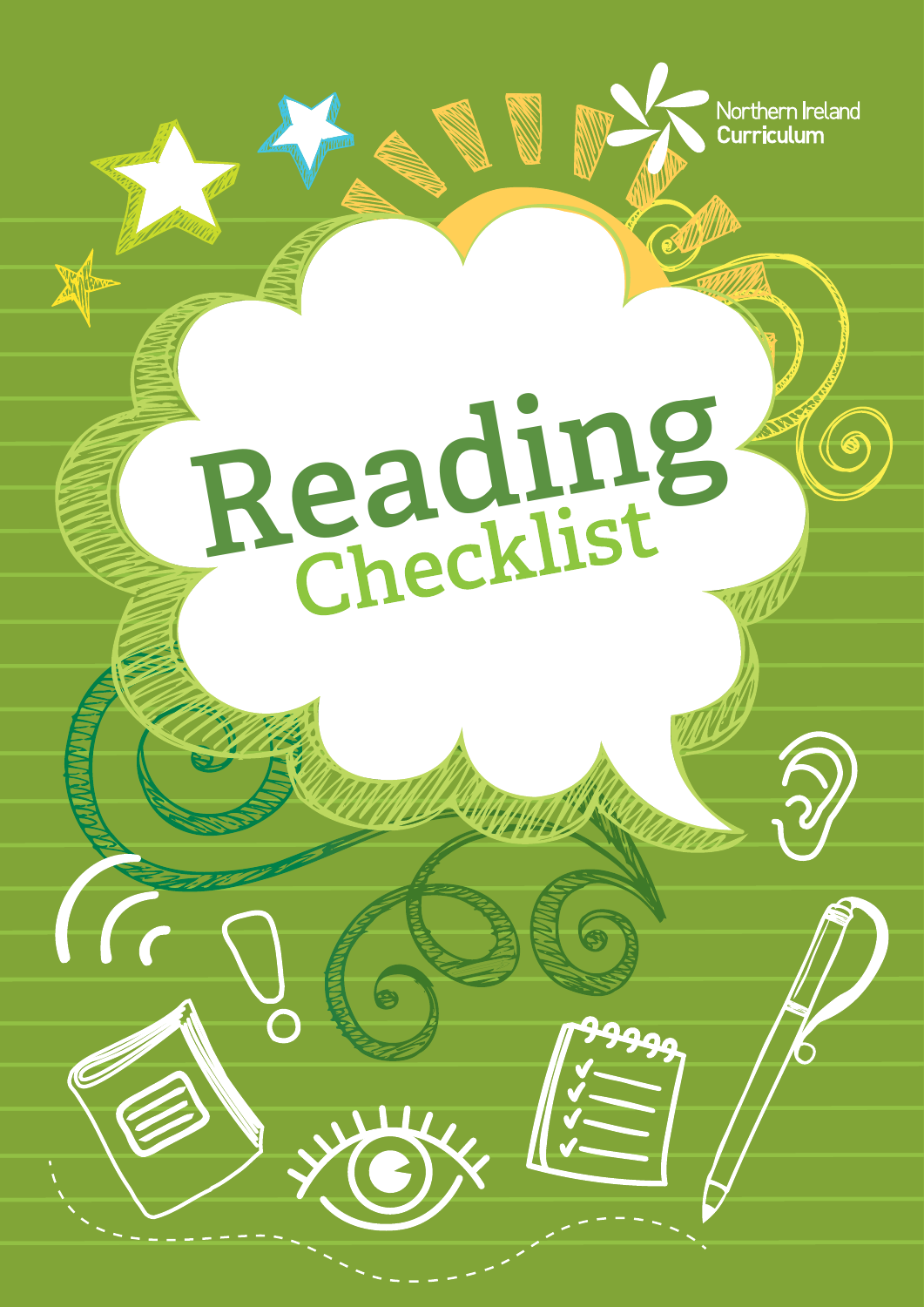## **Ways to make meaning when reading**

- Think about what the book or text is about (for example topic, characters or plot).
- As you are reading about a topic, remember all the things that you already know about it.
- Follow the text if your teacher reads it aloud to help out.
- • As you read, think about what might happen next.
- Take your time if you don't understand a sentence or a paragraph, read it again.
- Summarise in your own words what you have read.
- Say what you think about what you are reading and give reasons.
- Use different tones of voice, especially for characters speaking (even if reading to yourself silently).
- Ask a friend questions about what you have read (you can also ask a group or someone at home).
- Read aloud to someone at home.
- Prepare and practise short pieces of reading before you read them out to someone.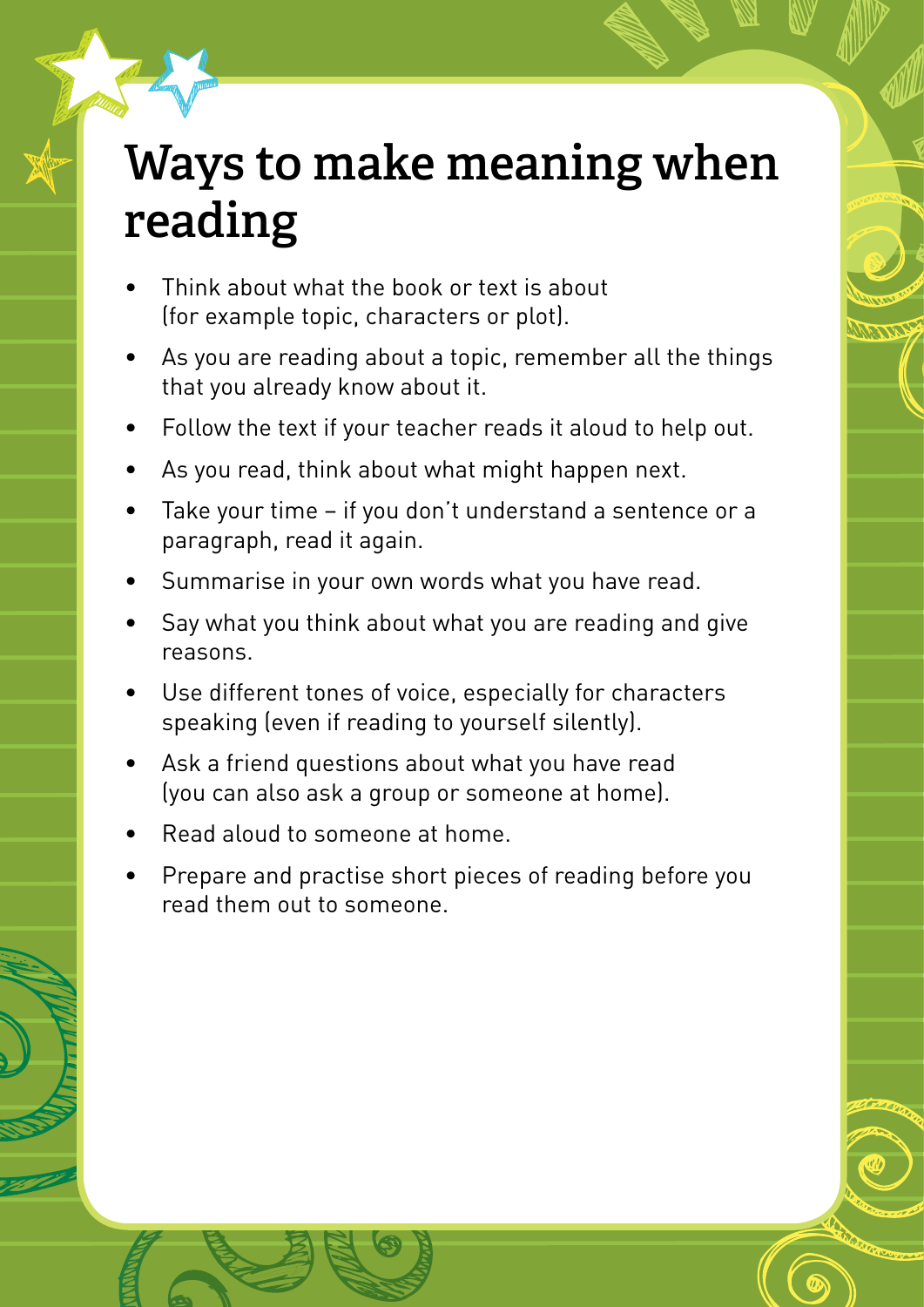## **Authorial intention**

- Remember that it is a writer's job to present a message in a particular way.
- Why has the writer used the chosen form?
- Why has the text been written, and who is it for?
- Think of words which describe the style of the writing. for example formal, informal, informative, personal, descriptive, persuasive or humorous.
- Think about how the style of writing matches purpose and audience.
- In your own words, summarise the overall message of the text.
- Remember that the writer has used every detail of the text for a purpose, for example words, images, colours and layout.
- Look out for the topic sentence in a paragraph or section. The writer uses this to make a message clear.
- Ask yourself what you associate with words or images used.
- Look for language techniques which are used deliberately, for example repetition to emphasise a key idea or short sentences to create tension.
- Think about images which have been used. For example, what is shown to the reader? What do the images represent?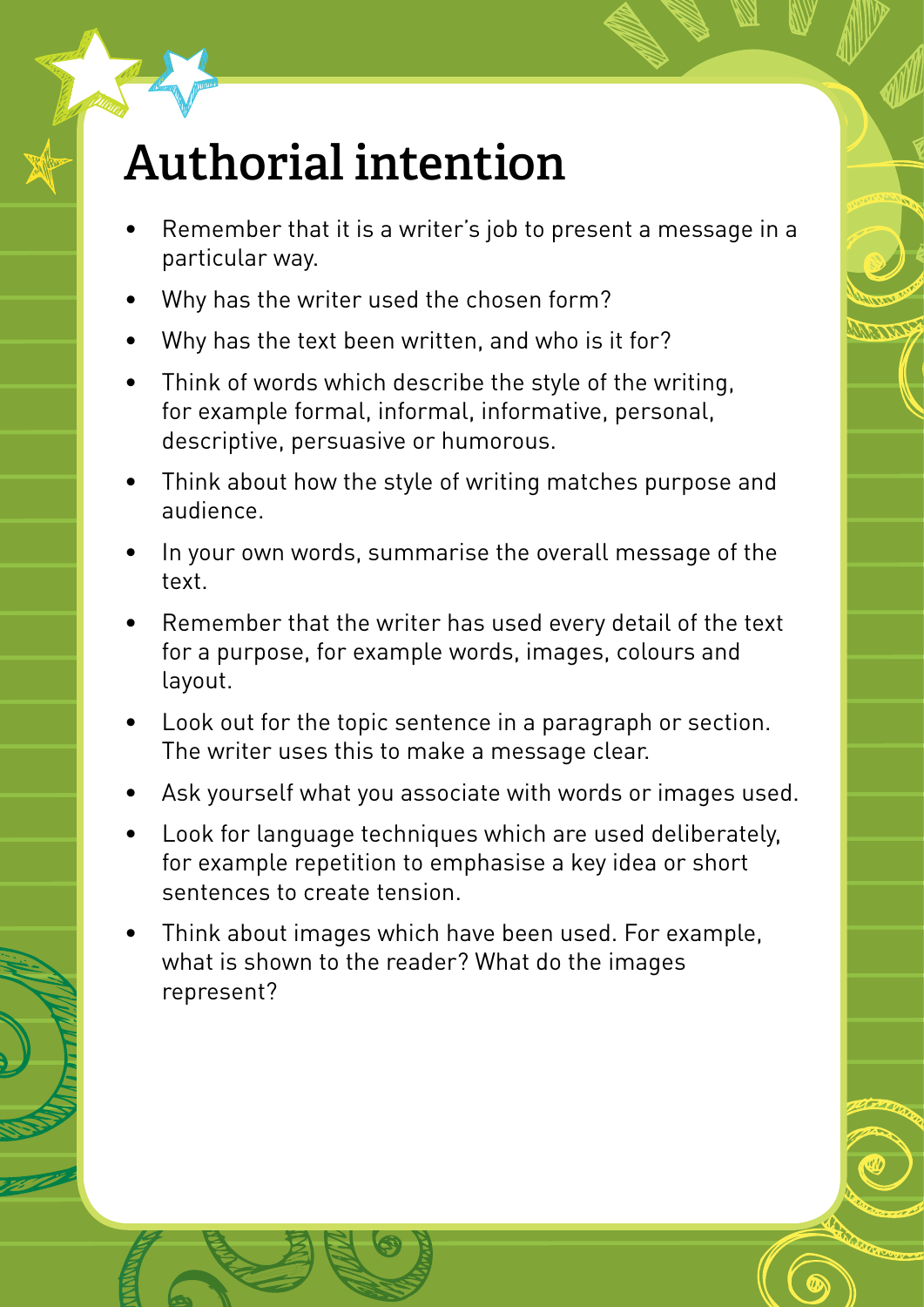## **Making notes**

- Think about what your notes are for.
- Think about who your notes are for.
- Use the format that works best for you, for example a list, a table or a spider diagram.
- Keep notes as short as possible. A few words for a point are enough.
- • Use capital letters to abbreviate topic words which will come up again and again.
- Pick out from the text any parts that are relevant to your task.
- If your teacher allows, highlight or underline key points on any text that you are using.
- Put any points that you note into your own words.
- If it helps, split your notes page into sections before you start your notes.
- • Give your notes headings to place them in manageable sections.
- Jot down a few words to sum up each paragraph or section of text as you go along.
- Include any of your own ideas in your notes as you go along. If you don't use them, it doesn't matter.
- If you are using different sources, question the information presented. For example, do different sources say the same thing or are there contradictions?
- Decide the best order in which to use your notes and record this by placing numbers beside the points.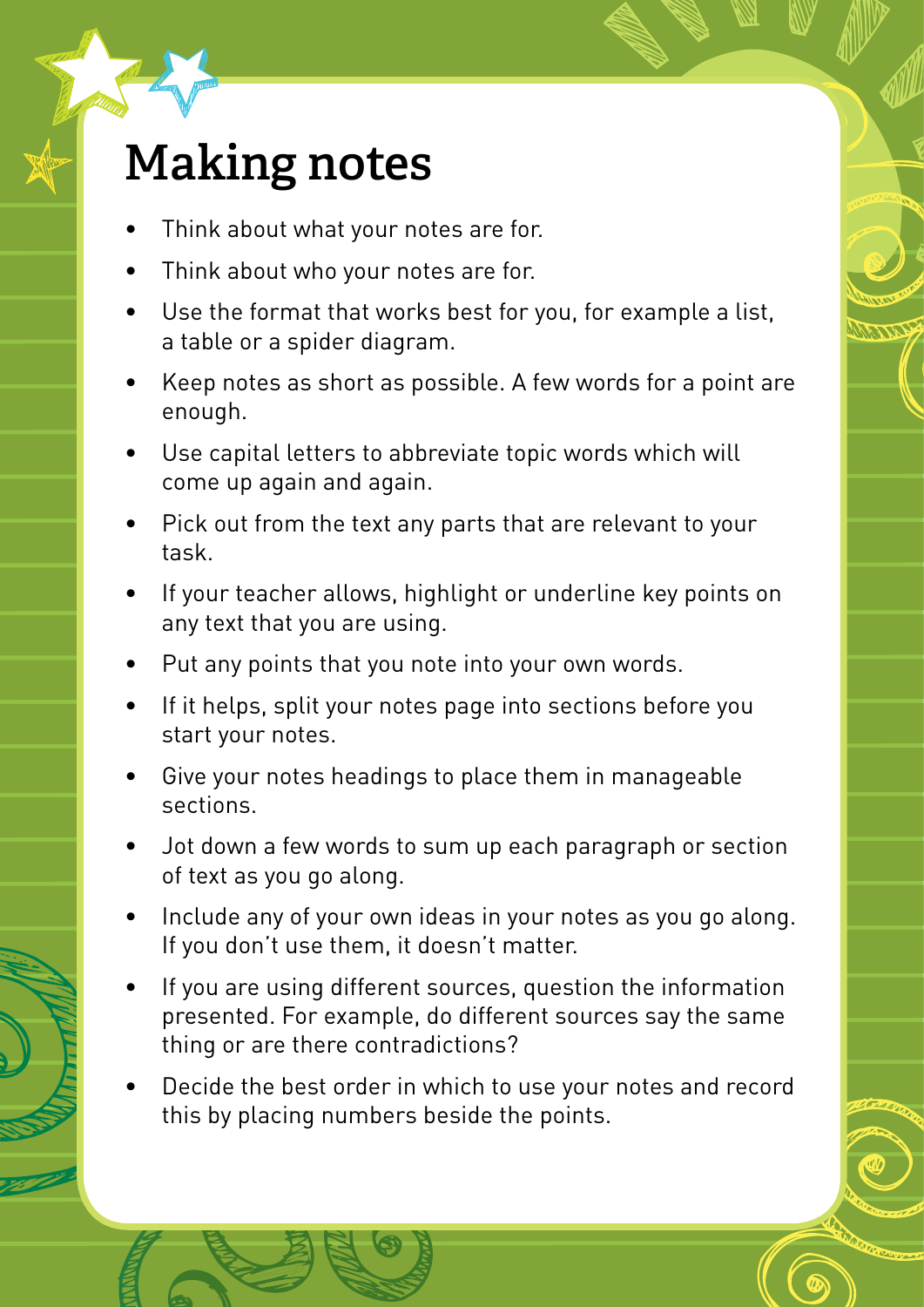#### **Reading between the lines** (Making deductions)

- Think about who has written the text.
- Think about why the text has been written.
- Consider whether the writer has the job of promoting a particular viewpoint.
- Consider when the text was written. For example, is the date important historically?
- Make a note of what you already know, what you need to know, and any clues from the text that might fill the gaps.
- If a character in a play is speaking or a historical figure is giving a speech, think about what is left unsaid.
- Where a speaker's body language is described, ask yourself what it suggests.
- Piece together descriptions of people's behaviour to work out what they are thinking or feeling.
- Empathise with people in the text and imagine what they are thinking and how they are feeling.
- Use role-play to explore the text.
- Look out for people saying or thinking the unexpected and question why they might have done this.
- Discuss different options for interpreting text.
- Give reasons for your interpretation of a text.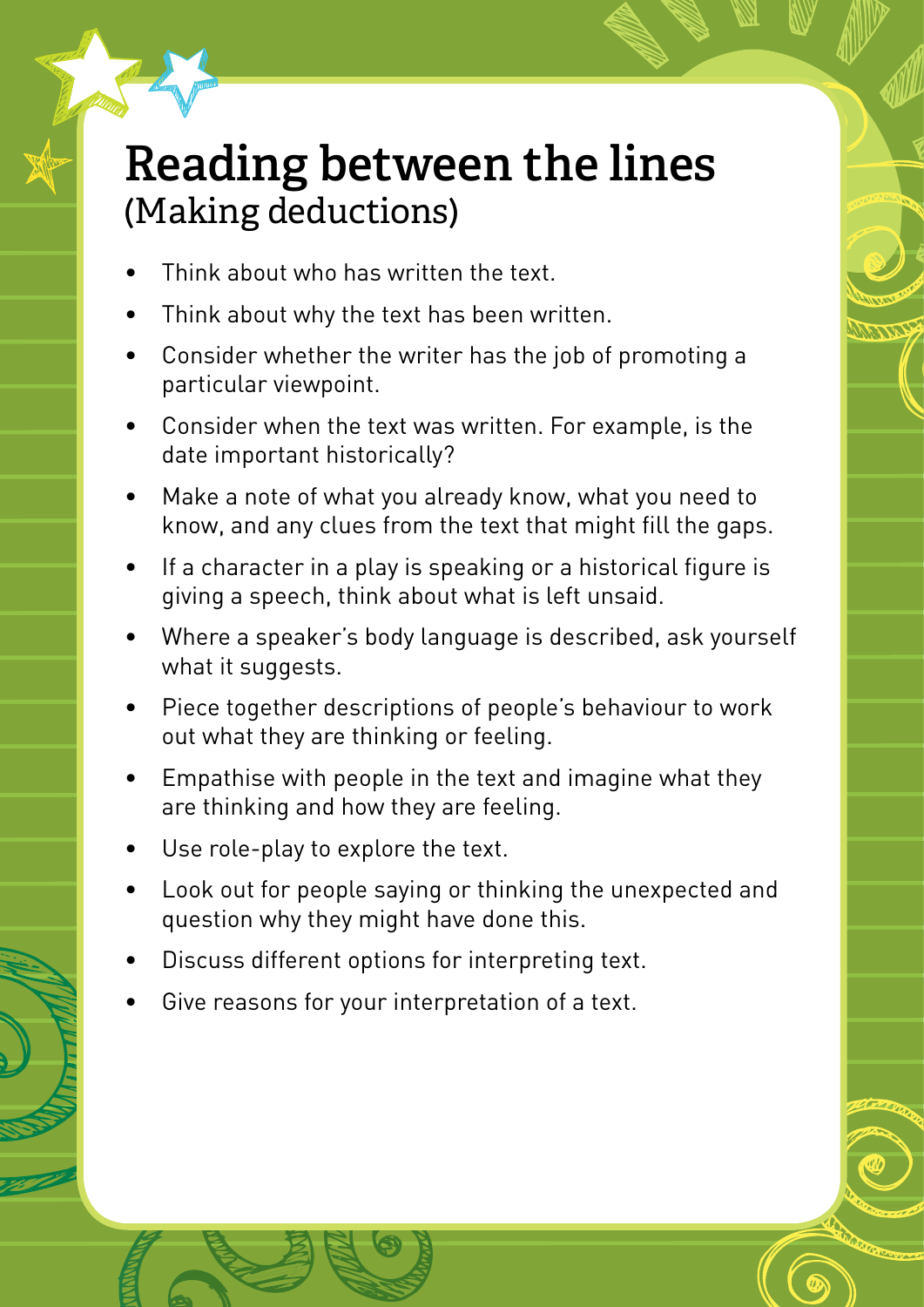# **Working with bias**

- Work out the purpose of the writing.
- Think about the intended audience of the text.
- Remember that bias is more likely in text in which the purpose is to promote a particular viewpoint, for example a propaganda poster from World War II.
- Remember that bias comes from the writer.
- • Remember that bias can be very obvious or hidden.
- To spot bias, look out for the writer trying to influence the audience in an unbalanced way.
- Remember that bias can be deliberate.
- Consider whether or not the writer is aware of their own bias.
- To identify bias, think of different points of view about an issue and check if they are evident in the text. If only one point of view is evident, the text is biased.
- Ask yourself if bias in the text is political promoting the interests of one group of people over another.
- Look out for bias where a key point is stressed through repetition.
- Identify key words and phrases in the text which evoke particular emotions. Think about the connotations of words used, for example 'terrorist' and 'freedom fighter'.
- Remember that the connections between audiences and bias are different. For example, an audience may be aware of bias and want to receive a message which is biased or be unaware of bias and how it shapes their thinking.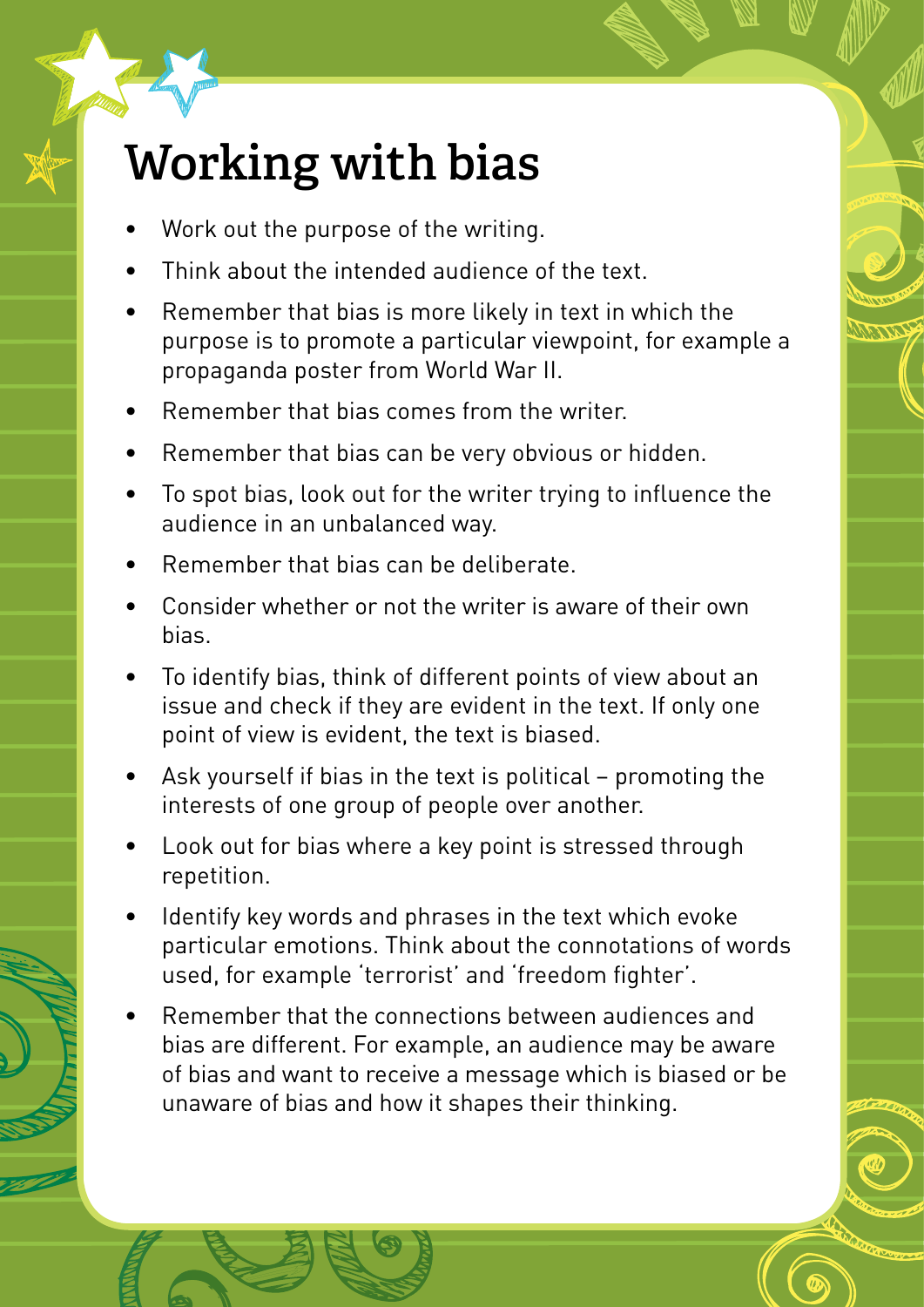## **What to do when you meet a difficult word**

- Sound out the different sounds that make up the word.
- Ask yourself if it has the same beginning or end as any word you know.
- Think about what word might make sense at this point in the sentence.
- Think about the type of word that would fit at this point in the sentence, for example a noun, an adjective or a verb.
- • Read on past the word to see if the rest of the sentence contains any clues to the meaning of the unknown word.
- Read again from the start of the sentence to see if you can get any clues that you missed the first time.
- Look at any images or pictures in the text that might give you some clues.
- Stop or pause at full stops and commas to help you make sense.
- Look out for topic words.
- Every day, read aloud any topic words displayed in your classroom.